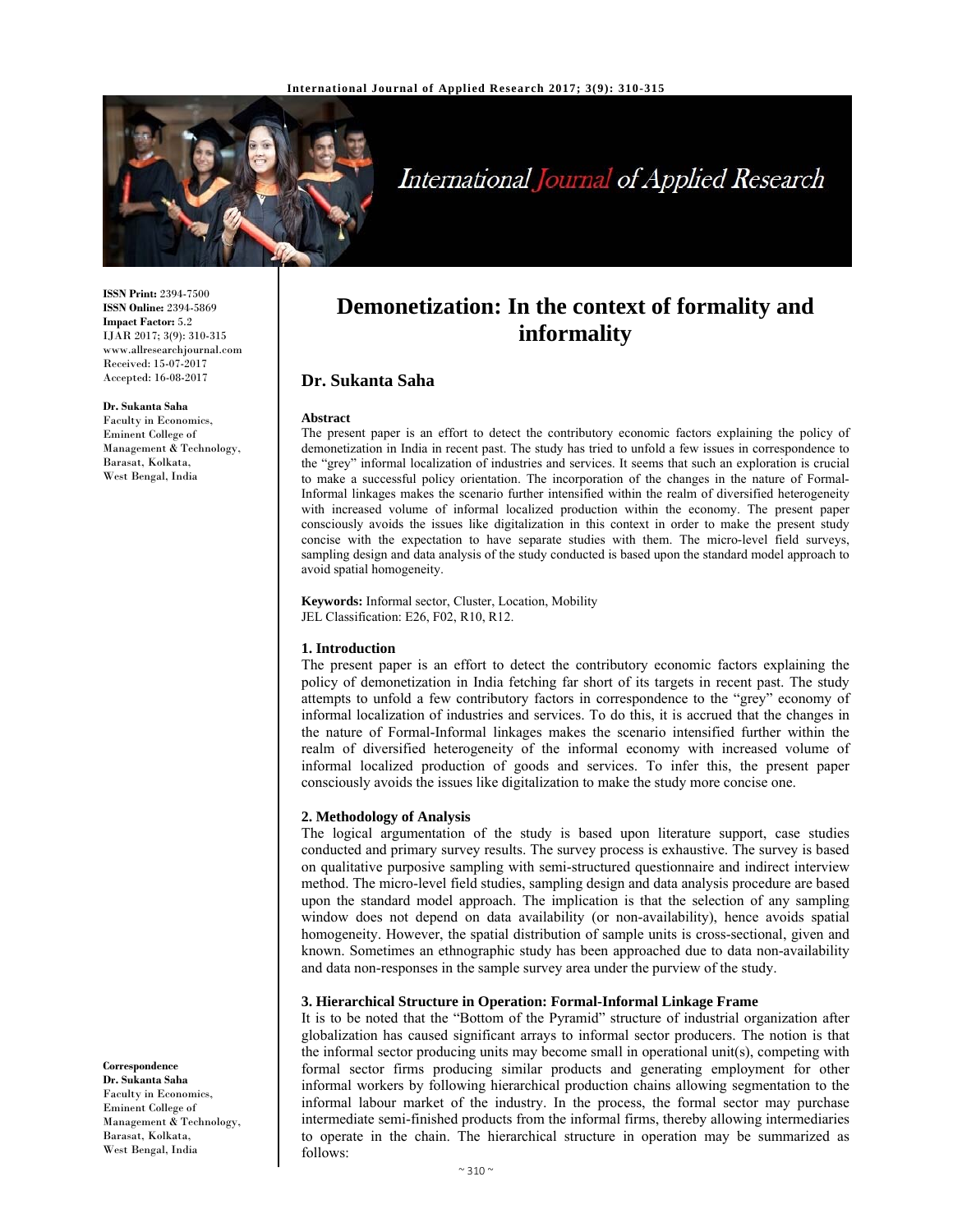**3.1 Own account operators:** Some informal producers act as own account operators who exchange produced goods and labour services with the formal firms directly – they operate as "pure" or "open" market exchanges [Chen 2006]. Here, competitive formal firms form networks with independent own account units which is the base for the existence of the informal production units using informal sector labourers.

**3.2 Value chains:** Some informal enterprises (even own account operators) produce goods within a value chain in production through sub-contracting, putting-out and outsourcing with some other informal firms. The terms and conditions of such transactions are controlled by the lead firms, mostly formal production units. The event of globalization has simply intensified the operation of increased volume of sub-contracting, putting-out and outsourcing within the industrial network between nations by finding out the destinations of informal localization that supply industrial inputs cheaper rate thereby reducing cost of production to the producer.

**3.3 Sub-sectors:** Some informal enterprises (even own account operators) operate through domestic chains in which producers directly collect production orders from the lead firm (often formal) in which the lead firm determines the terms and conditions of transaction. Here, the dominant

formal firms operate with domestic chains to their informal sub-sectors operating within the production channels.

**3.4 Contractors (Intermediaries):** The informal contractors differ from the informal producers in the sense that they may produce, simultaneously they provide service to the formal and informal sector producers by forming a linkage between them. They usually collect production orders from the formal (even from informal) producing firms and out-source them to informal sector firms. To do this, the contractors do not compete directly with formal sector producers over price but occupy a significant position in the production chain by ensuring work orders to the informal producers and timely-delivery of product to the formal firms (particularly when formal sector faces heavy work load). To do this, the informal intermediaries form a long-term network in the industry that ensures a regular minimal income flow through extracting work orders.

**3.5 Formal Labour:** The formal labour operates in some formal sector units working with better work conditions and coverage of effective social security benefits and social protection measures. They often collect work orders for the informal sector operators and collect their semi-finished products to deliver them to the formal sector producers. In this way, sometimes they work as a bridge-way between the formal and informal sector producers [1].



**Fig 1:** The Formal-Informal Linkage And Hierarchical Structure of Operators

The evil effects of demonetization have started to function from here. The crunch of cash in the days immediately after demonetization in the hand of informal small operators at the "Bottom of the Pyramid" of the structure have conveyed significant arrays to the "relay" functions in the next few months in a multiplies effect that has impeded lack of outsourced orders form the "Tops" to the "Bottom" of the "Pyramid" due to lack of aggregate demand in the market after the immediate cash crunch. The lack of work orders from the formal sector to the small informal operators has further intensified the situation in an adverse manner. All these have caused a loss of faith and lack of expectation on the market to a majority of operators in the "Pyramid" in near future immediately after demonetization – sufficient to reduce the growth of the market.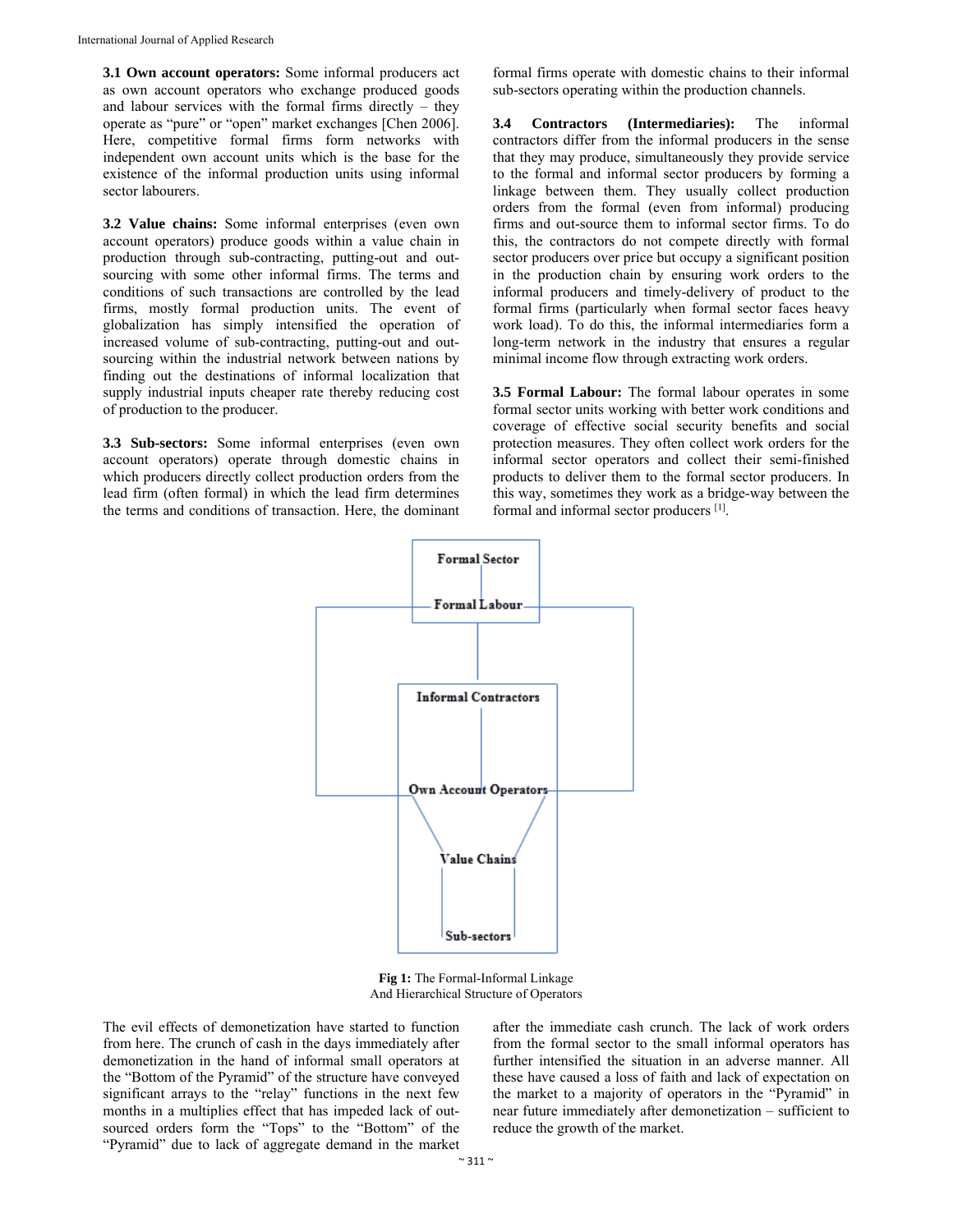## **4. Informal Localization: Privately-initiated Industrialization at a Crunch**

What is crucial here is that many of the informal operators are operating in informal localization  $[2]$ . Then it appears to be much easier to further intensify the problem of cash and demand crunch within an informal localization. To capture the idea of informal localization it is referred that informal localizations do not develop arbitrarily. There are significant economic factors that influence formation of an informal cluster of industry or a group of industries and businesses in particular geographical spaces. It is worth to mention that the industry or business in one location within a cluster with repeated transactions among themselves promote better coordination, trust, and informal linkages between industries or businesses, better efficiency, effectiveness, flexibility, management linkages in partnerships and alliances, and many others. The random shock of the event of demonetization became sufficient enough to transfer a harsh and negative contribution to all these factors in their coordination.

With the stochastic behavior of the industrial enterprises in the outskirts of the towns within any informal localization, the chance of horizontal spread of the problematic became easier due to the presence of Marshallian "primitive localization" within an informal "industrial district" with improved transport and communication facilities existing therein. In the Scitovskian (1954) sense, "information spillover" due to "labour market pooling" has influenced firm's production function by adverse execution of "pure" external economies of the scale economy consistent with imperfect competition with some market power of influential local producers in an informal set up [3], contributing to the internal economies of scale at the firm  $level [4, 5]$ .

It is to refer that Becattini (1989, 1990) has raised the issue that government and/or government-sponsored institutions are not able to create an industrial organization with collective efficiency - rather a minimum concentration [6] of privately initiated industrial activity may involve therein. The impact of demonetization has simply conveyed a negative influence to this private initiation thereby affected agglomerated concentration of small informal enterprises in an adverse manner [7].

The result may be accrued to the new growth theory by Paul Krugman (1991), in which it is referred that a combination of (1) Transportation costs, (2) Economies of scale and (3) Knowledge spillover results in increasing returns at the firm level which largely influences geographical structure of the industrial economy by attracting a large number of competitive informal enterprises within the localization – which was not the case after demonetization. The outcome is attributed to the absence of the dominance of small and medium firms producing with the Marshall-Arrow-Romer (MAR) externality allowing an increased concentration of an industry within a specific geographical region facilitating knowledge spillovers across the producing firms within the localization, thereby promoting incentives to further interfirm spillovers executing positive economies of scale. Moreover, the execution of Jacobs and Porter externality suggest that local competition is suitable to extract knowledge externality by the producing firms, which was absent there. The negative incorporation to the two factors that of Economies of scale and Knowledge spillover, has

made negative incorporation on concentration of firms within informal localizations.

A circular causation  $[8]$  of all these provides maximum individual interaction in the informal industrial periphery from the industrial 'core' with well-established social capital network  $[9]$ , which have not worked. The functioning of the "spread effects" accrued from the "core" has impeded negative influences to the process of eventual development of the peripheries through multiplier effect on their employment and output and a "relay" function has appeared to function through urban hierarchy at the peripheries from the "core" of the localization. Here, the negative "spread effects" accrued from the "core" to the peripheries have resulted in a growing negative incentive to the informal "localized" producers to form adverse influences to the firms within the localized informal industrial peripheries which has made significant arrays to the spatial production pattern dramatically.

## **5. Inverted-U Migration: The HME is in Veil**

To Venable's (1996) New Economic Geography Synthesis, immobility of entrepreneurial income at destination due to inverted- U migration by the return migrants at their origin after losing their jobs at destination has resulted in increased volume of industrial investment, production, and employment generation at destination. An increased "labour market pooling" inheriting the Home Market Effect (HME) due to larger knowledge externality by which the geographically concentrated industry generates an additional demand for its products particularly in the peripheries of large urban locations and other distant destinations has not worked. This further appeared in a veil to attract a pool of imperfectly competitive firms, even the younger generation entrepreneurs, towards this large and growing market. An increased volume of vertical (hierarchical) labour mobility further contributes to faster industrial growth. In the process, previously (skilled) workers appear as independent individual entrepreneurs who now attract a pool of investments and employ skilled and semi-skilled labourers from the peripheral areas, which were not working after demonetization. All these have acted as influential factors failing to make spread of the peripheries in the hinterland of the region.

The event of demonetization has caused the execution of the inverted U-curve (the migration hump) approach in its fullest extent with an influx of jobless informal return migrants form destination to their origin. With this, the migration-sending regions are transformed to migrationreceiving ends <sup>[10]</sup>. With the establishment of migration "networks [11]", an increasing proportion of population is able to migrate – in this case, however, the selectivity of migration made the migrants at destination to prefer to return to their origin in order to reduce their living cost at destination in a "job-loss" situation. The loss of HME has caused a decrease in aggregate demand at destination in multiplier arrays. All these has caused in reduced work orders at destination, thereby a decrease in market growth, thereby further decrease in aggregate demand, hence growth again.

# **6. The Concluding Remarks**

It is the hierarchical "Bottom of the Pyramid" structure of industrial organization after globalization that has changed the nature of the Formal-Informal linkage paradigm. Out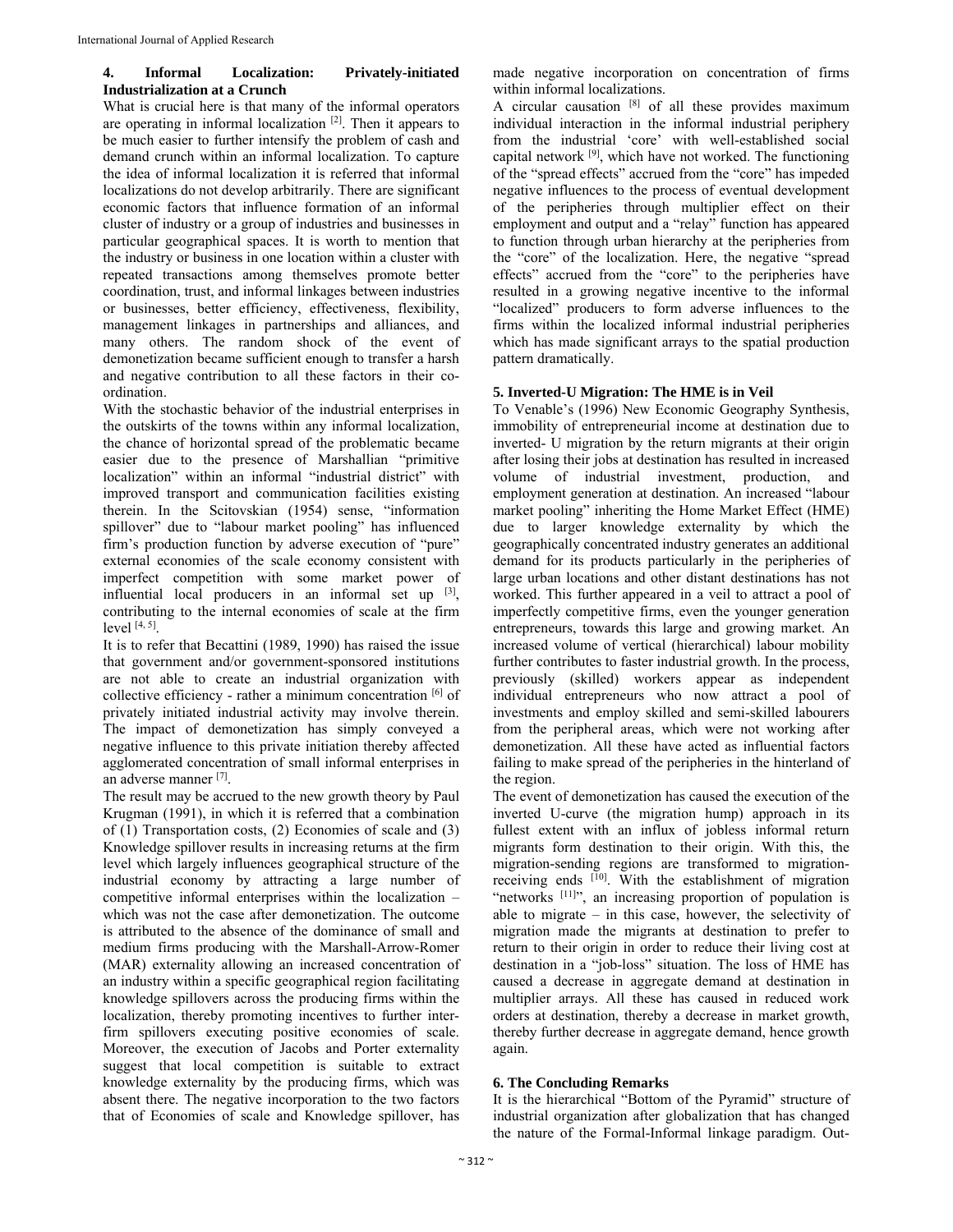sourcing, putting-out and sub-contracting are at an increasing pace – indicating "jobless growth" of the formal sector. All these are causing to a horizontal spread of informal localization in different industries and services. To make a successful policy implementation, the policy makers have to capture this changing scenario at proper. Further, it is quite ambiguous that what is a "grey" economy is confusingly treated as the "black" economy. A combination of all of these has hindered to grab the desired successes of the policy of demonetization in India in recent past.

## **7. End Notes**

- 1. Ref: King, 1974; Breman, 1976 Bose, 1978; Bienfield, 1975; Weeks, 1975; Breman, 1977; Papola, 1978; Tokman, 1978; and Peattie, 1980; John Harriss, 1990; S. V. Sethuraman, 1992; Breman, 1996; Levenson and Maloney, 1998; Ranis and Stewart 1999; Harriss-White and Guptu, 2001; Maloney, 2004; Kanbur and Guha-Khasnobis, 2006; Devey *et al*, 2006; Marjit and Maity, 2006; Chen, 2006; Perry *et al*, 2007; Pieters *et al* 2010; Breman, 2010; Meagher, 2013.
- 2. To examine the issue informality and its localization in any particular industry, the search for its literature support may be searched from the literature of Alfred Marshall (1890, 1892) in his "industrial district" concept with spatial concentration of small and medium enterprises – though the analysis of location started much before than Marshall with 'monocentric city model' of Von Thunen (1826) [Von Thunen's "Der Isolierte Staat in Beziehung auf Landschaft und Nationalokonomie"].
- 3. To Scitovsky (1954), incorporation of imperfect competition initiates internal economies of scale that implies market power. Scitovsky distinguishes between "pure" (technological) and "pecuniary" external economies. The former affects firm's production function (e.g. Marshallian "information spillover").
- 4. To the revised version of the Central Place Theory of Walter Christaller (1933) by August Losch (1944, 1954), the spatial economy of the region then tend to be dominated by a central primal city, the hinterland of which owes to be characterized by smaller settlements and alternating areas of industrial concentration and dispersion.
- 5. The Christaller model of central place is, however, inductive rather than deductive in the sense that the model is primarily based on observations rather than exploration of any schema constructed from first principles. To Parr (2002), the Loschian approach is completely deductive and a microeconomic foundation has been approached to understand the urban system. It shows that industrial concentration and urbanization may arise independently of local peculiarity and particularity.
- 6. The term 'agglomeration' of firms refers to decline in average costs in production as more production occurs within a specified geographic area [Anas, Arnott and Small 1998]. In other words, it relies strongly on increasing returns to scale, considering internal and external economies of scale.
- 7. Cluster of enterprises is a geographical concentration of micro, small, medium and large enterprises producing same or similar type of goods and services.
- 8. As referred by Brulhart (1998), while concentration analyzes location across space of a few well-defined sectors, agglomeration analyzes location across space for a larger part of economic activity, and specialization deals with share of a particular location in specific industry in comparison to share of other locations in that industry.
- 9. In the Big Push theory (Rosenstein-Rodan, 1943), the solution to the insufficient size of the local market is referred to a co-ordinated (government-led) expansion of investment - hence big push enters into. This enables firms to reap the benefits of economies of scale effect, thereby promoting industrialization of a backward region. Without such a big push, the backward periphery cannot catch up with the core.
- 10. In 1957, Gunnar Myrdal introduced the concept of circular or cumulative causation. In this, once a region (or country) takes lead in the process of economic development, positive external economies of scale in the region (or country) appears there – which ensures that the location will become an attractive place to invest and more attractive location for the labourers to work. The existence of strong localized spillovers leads to the establishment of a core in the region with large market and a periphery [Dicken and Lloyd 1990].
- 11. Social capital is social organizations (such as trust, norms, reciprocity, co-ordination, interactions belongingness and networks) between producers and workers that facilitate better co-ordinated actions among themselves.
- 12. Several researchers have shown, by using "labour frontiers", that migration tends to decrease only at later stages of the development process of any region and the region is transmitted from net labour exporters to net labour importers (Bohning, 1994; Rotte *et al*, 1997; Olesen, 2002).
- 13. Migration "networks" are defined as sets of interpersonal ties that connect migrants, former migrants, and non-migrants at the origin and at destination through bonds of kinship, friendship and shared community.

### **8. References**

- 1. Handerson JV, Thisse JF. Handbook of Regional and Urban Economics, Cities and Geography. Amsterdam: Elsevier, 2004, 4.
- 2. Harris-White B, Gooptu N. Mapping India's World of Unorganised Labour. Socialist Register. 2001; 37:89- 118.
- 3. Hotelling H. Stability in Competition. Economic Journal. 1929; 39:41-57.
- 4. Kim S. Labour Heterogeneity, Wage Bargaining, and Agglomeration Economies. Journal of Urban Economics. 1990; 28(2):160-177.
- 5. Krugman P. The Hub Effect: or, Threeness in International Trade. In W. J. Ethier, E. Helpman, & J. P. Neary, Theory, Policy and Dynamics in International Trade. Cambridge: Cambridge University Press, 1993.
- 6. Krugman P. The New Economic Geography: Now Middle-Aged. The Association of American Geographers, 2010.
- 7. Krugman P, Obstfeld M. International Econimics: Theory and Policy. New York: Harper Collins, 1991.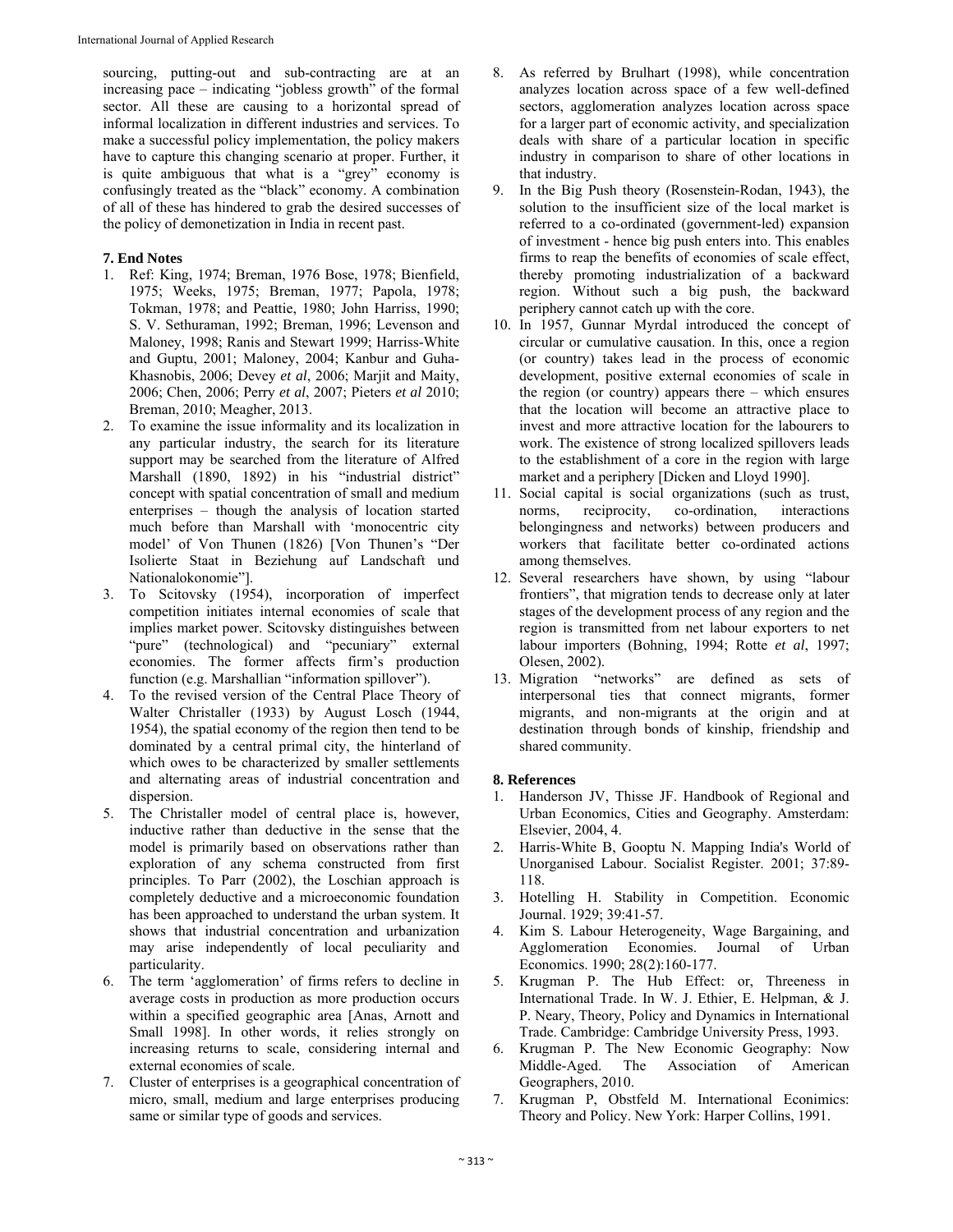- 8. Marshall A. Principles of Economics. London: MacMillan, 1890.
- 9. Marshall A. Elements of Economics. London: MacMillan, 1892.
- 10. Marshall A. Industry and Trade. London: MacMillan, 1919.
- 11. Massey DS, Arango G, Hugo G, Kouaouci A, Pellegrino A, Taylor JE. Theories of International Migration: A Review and A ppraisal. Population and Development Review. 1993; 19(3):431-466.
- 12. Ottaviano G, Thisse J-F. Agglomeration and Economic Geography. In J. V. Handerson, & J.-F. (Thisse, Handbook of Regional and Urban Economics. Amsterdam: Elsevier, 2004, 2563-1608.
- 13. Quigley JM. Urbanization, Agglomeration and Economic Development. Washington D. C.: Working Paper No.19, Commission on Growth and Development, IBRD, The World Bank, 2008.
- 14. Rosenthal SS, Strange WC. Geography, Industrial Organization and Agglomeration. Review of Economics and Statistics. 2003; 85(2):377-393.
- 15. Rosenthal SS, Strange WC. Evidence on the Nature and Sources of Agglomeration Economies. In J. V. Handerson, & J.-F. (Thisse, Handbook of Regional and Urban Economics. Amsterdam: Elsevier, 2004; 4:2119- 2171.
- 16. Saha S. An Informal 'Industrial District" Syntax: From Marshall To Krugman. Splint International Journal of Professionals. 2015, 17-23.
- 17. Saha S. Argument For Informal Cluster Industry Formation: The Case of Sinthi Gold and Jewellery Industry. Journal Desh Vikas, 2015, 103-110.
- 18. Saha S. Bowbazar Gems and Jewellery Industry: A Classical and NEG Syntax. Journal of Commerce and Economics. 2015, 5-12.
- 19. Saha S. Bowbazar-Sinthi Gems and Jewellery Core-Ancillary Linkage Model. International Journal of Current Research. 2015, 18688-18693.
- 20. Saha S. Entitlement Facilitation by Gujarati Migrant Women Informal Street Traders in West Bengal. Mahila Pratishtha: International Multidisciplinary Journal on Women and Gender Studies. 2015, 67-74.
- 21. Saha S. Expanding Growth Pole and Thriving SEZ In The Bengal Gems and Jewellery Industry. Ushus Journal of Business Management. 2015, 15-32.
- 22. Saha S. In Search of Effective Argumentation For Informal Sector Growth: The Case of Emerging Bag Producing Industry and Gems & Jewellery Industry in West Bengal. International Journal of Applied Research. 2015, 795-801.
- 23. Saha S. Informal Localization of Bag Producing Industry in Belgharia: The "Industrial District" Syntax Inferring A Formal-Informal Rivalry? International Journal of Current Research. 2015, 22928-22934.
- 24. Saha S. Informal Localization: Incorporating Diversified Entrepreneurship Development Models. In A. G. Mathani (ed.), Industrial Engineering & Management. New Delhi: International Research Publication House, 2015, 67-79.
- 25. Saha S. Loclization of Small Infromal Industrial Clusters: A Comparative Analysis of Hosiery & Bag Producing Industry. International Journal of Development Research. 2015, 6099-6105.
- 26. Saha S. Panchla Zari & Embroidery and Domjur Gems & Jewellery Industry In West Bengal: Inferences From Marshall and Krugman. The International Journal of Innovative Research & Review. 2015, 247-252.
- 27. Saha S. Panchla Zari and Embroidery Industry: An Informal Industrial District. Journal Desh Vikas. 2015, 49-58.
- 28. Saha S. Spatial Concentration and Localization: A Core-Periphery Linkage Model of Domjur-Ghatal Gems and Jewellery Industry. International Journal of Information Research & Review. 2015, 893-899.
- 29. Saha S. The Case of Belgharia Hosiery Industry In West Bengal: Exhibiting Marshallian Industrial District Syndrome. The International Journal of Business & Management. 2015, 544-550.
- 30. Saha S. The Growth Pole Syntax: The Case of Bengal Gems & Jewellery and Zari & Embroidery Industry. International Journal of Information Research & Review. 2015, 1170-1175.
- 31. Saha S. The Issue of Social Protection: The Cae of Informal Economy. Social Vision. Journal of Social Sciences, Humanities & Management. 2015, 175-184.
- 32. Saha S. The New Economic Geography Synthesis: An Insight Into The Informal Spatial Clusters. In Dubey, Ajit D. (ed.), Business Innovation. Gorakhpur: Research India Publication. 2015, 127-134.
- 33. Saha S. The Trend of Spatial Labour Mobility in Domjur - Does It Inherit A J-Curve Effect. Acme Intellects International Journal of Research in Management, Social Sciences & Technology - Reforms Thru Research. 2015, 78-88.
- 34. Saha S. Value Network Model and Informality: The Case of Bengal Gems & Jewellery Industry. In Dubey, Ajit D. & Yadav, V. K. (ed.) Advanced Management Practices In Business. Braunschweing: Book Hill Publishing House, 2015, 114-121.
- 35. Saha S. Whether Firms Are Leap-Frogging: In The Bengal Zari & Embroidery Industry. International Journal of Current Research. 2015, 20920-20925.
- 36. Saha S. Wage Dispersion and The Loss-Wage Model: The Case of Bowbazar Gems and Jewellery Industry in Kolkata. The International Journal of Humanities & Social Sciences. 2015, 172-178.
- 37. Saha S. Industrial Growth or Regional Development: An Informal Localized Industry Argument. Indian Journal of Regional Development and Planning India. 2016, 69-81.
- 38. Saha S. Informal Street Trading Activity by Gujarati Migrants in Kolkata: Applicability of The Hotelling Rule and Reilly's Law. The International Journal Innovative Research & Development, 2016, 213-217.
- 39. Saha S. Theoretical Argumentation For Informal Localization: A Logical Standard Model Based Approach. In Abraham, M. (ed.) A Wholistic Approach To Social Science Research Methodology: A Handbook For Social Science Researchers & Scholars. Visakhapatnam: Desh Vikas Publication, 2016, 77-84.
- 40. Siggel E. The Indian Informal Sector: The Impact of Globalization and Reform. International Labour Review. 2010; 149(1):93-105.
- 41. Tabuchi T. Agglomeration and Dispersion: A Synthesis of Alanso and Krugman. Journal of Urban Economics. 1998; 44:333-351.